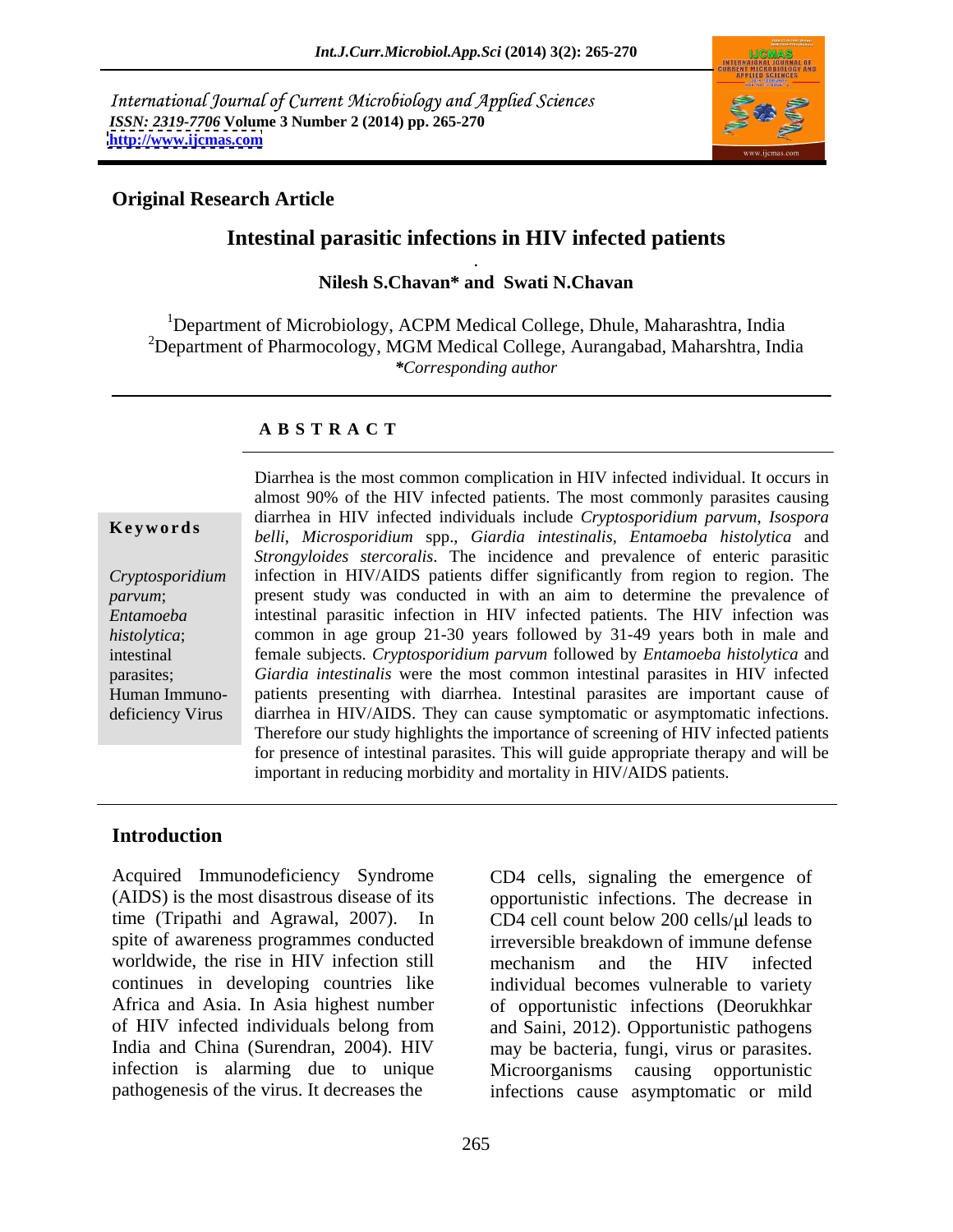symptomatic, usually self limiting two tests i.e. ELISA/Rapid/Simple as per infections in immunocompetent the recommendations given by WHO. individuals (Deorukhkar and Saini, 2012). (UNAIDS/AIDS, 1998). Diarrhea is In HIV opportunistic infections are a defined as the passage of abnormal liquid common complication necessitating or unformed stool at an increase frequency hospitalization and expensive therapies (Srirangaraj and Venkatesha, 2011).

Diarrhea is the most common complication in HIV infected individual Three consecutive freshly voided stool (Deorukhkar *et al.*, 2012; Gupta *et al.*, samples were collected in clean wide 2013). It occurs in almost 90% of the HIV mouth container from all subjects enrolled infected patients (Kumar *et al* 2002). The in the study (Deorukhkar *et al*., 2011; most commonly parasites causing diarrhea Raytekar *et al*., 2012). The samples were in HIV infected individuals include processed as per WHO standard procedure *Cryptosporidium parvum*, *Isospora belli*, (WHO, Basic laboratory methodsin *Microsporidium* spp., *Giardia intestinalis*, *Entamoeba histolytica* and *Strongyloides stercoralis* (Wiwanitkit, 2001; Deorukhkar The stool specimens were examined for *et al*., 2012; Gupta *et al*., 2013). The consistency, color, the presence blood and incidence and prevalence of enteric parasitic infection in HIV/AIDS patients segment of tapeworm (Deorukhkar et al., differ significantly from region to region 2011). A direct wet mount of stool sample (Raytekar *et al*., 2012). Keeping this in mind the present study was conducted in with an aim to determine the prevalence of intestinal parasites and trophozoites intestinal parasitic infection in HIV

The present study was conducted in Medical College, Dhule, Maharshtra. A total of 220 HIV infected patients were enrolled in the study. Out of these, 135 HIV patients were suffering from diarrhea and 85 were non diarrheal individuals. HIV infected non diarrheal subjects were **Results and Discussion** included to analyze the prevalence of asymptomatic infection by intestinal Figure.1 shows the age and sex

defined as those who had been tested positive for HIV antibodies by any of the

(UNAIDS/AIDS, 1998). Diarrhea is (Deorukhkar *et al*., 2011).

## **Stool examination**

samples were collected in clean wide mouth container from all subjects enrolled Medical Parasitology, 1991).

infected patients. was also used to differentiate bile stained **Materials and Methods Lugol's iodine preparation was examined** Department of Microbiology, ACPM mucus, adult intestinal helminthes and segment of tapeworm (Deorukhkar *et al*., 2011). <sup>A</sup> direct wet mount of stool sample was prepared in 0.85% normal saline and examined microscopically for motile intestinal parasites and trophozoites (Raytekar *et al*., 2012). The saline mount and non bile stained eggs of helminthes. microscopically for detection of cysts. Formalin ether concentration was done when no parasite was demonstrated by direct microscopy (Arora and Arora, 2000). The Modified Ziehl Neelsen (ZN) staining was done for demonstration of coccidian parasites.

# **Results and Discussion**

parasites. distribution of HIV infected individuals The HIV seropositive patients were 142 (64.5%) patients were males and 78 Figure.1 shows the age and sex included in the study. Out of 220 subjects, (35.5%) patients were females. The HIV infection was common in age group 21-30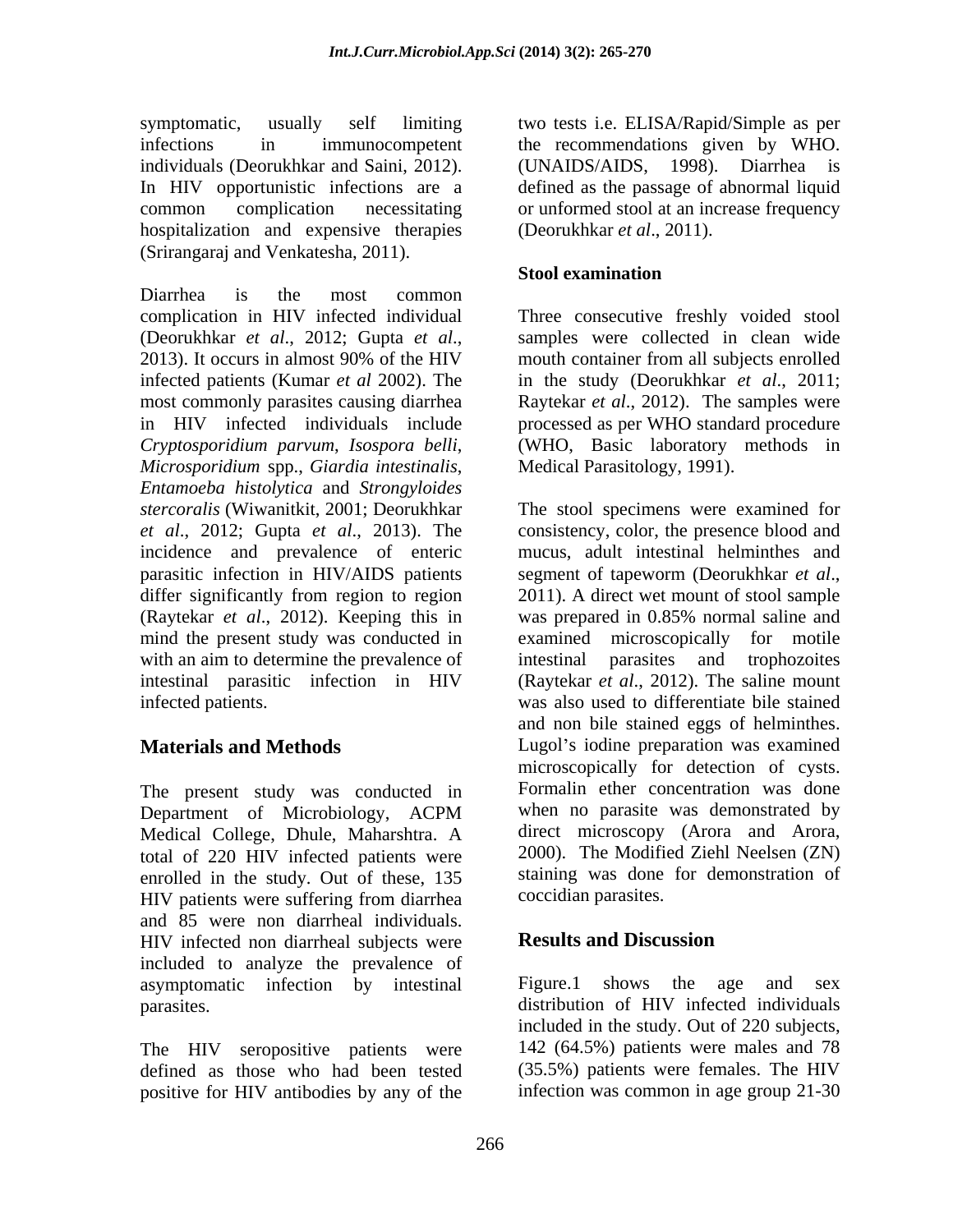years followed by 31-49 years both in Figure 2. The number of HIV infected patients was *Cryptosporidium parvum*. males presenting with diarrhea was more Our observation is in consistent with that than that of females. The of Mohandas et al. (Mohandas et al.,

Intestinal parasites were seen in stool of 79 2005) and Deorukhkar et al (Deorukhkar et (58.5%) HIV infected subjects presenting *al*., 2011). *Cryptosporidium parvum* with diarrhea. *Cryptosporidium parvum* produces a cholera-like watery or mucus followed by *Entamoeba histolytica* and diarrhea in HIV patients. Diarrhea *Giardia intestinalis* were the most relatively is more severe, profuse and common intestinal parasites (Figure 3.). watery with as many as 70 stools per day Out of 85 HIV infected non diarrheal and loss of body fluids even up to 17 subjects, intestinal parasites were litres/day. The prolonged diarrhea may demonstrated in 26 (30.5 %) cases. lead to significant weight loss (Arora and *Entamoeba histolytica* and *Giardia*  Arora 2000). *Isospora belli* was seen only *intestinalis* were the most common in HIV infected patients presenting with intestinal parasites (Figure 4.). diarrhea. The coccidian parasites

Diarrhea is one of the most common *Cyclospora* spp. and *Microsporidium* spp.) manifestation HIV/AIDS. The enteric are foremost among the intestinal parasites parasites cause self limiting diarrhea of in HIV infected patients (Deorukhkar *et*  short duration in healthy individuals but in *al*., 2011). Among non coccidian parasites, AIDS patients these causes chronic *Entamoeba histolytica* was the commonest diarrhea which may sometimes be life threatening (Prasad *et al.*, 2000).<br>
Entamoeba histolytica and Giardia

infection was more in males as compared to females. This observation was also noted in studies of other researchers (Ayyagari et al., 2000; Deorukhkar and Saini, 2012). HIV infection was found to be more in the age group 21-40 years. This age group is economically productive and due to HIV infection in this group the economic status of the country is negatively affected (Deorukhkar and Saini,

Various studies on intestinal parasitic in HIV infected patients have demonstrated striking geographical variation. In our study the intestinal parasitic infections presenting with diarrhea. The most

male and female subjects. As shown in associated with diarrhea in HIV infected common coccidian parasite found to be patients was *Cryptosporidium parvum*.<br>Our observation is in consistent with that of Mohandas *et al* (Mohandas *et al*., 2002), Sadraei *et al* (Sadraei *et al*., 2005)and Deorukhkar et al (Deorukhkar *et*  diarrhea. The coccidian parasites (*Cryptosporidium parvum*, *Isospora belli*, followed by *Giardia intestinalis*.

In our study the incidence of HIV *intestinalis* were the common non infection was more in males as command coccidian protozoan parasites *Entamoeba histolytica* and *Giardia intestinalis* were the common non coccidian protozoan parasites demonstrated in the stool of HIV infected non diarrheal patients. Our observation is similar to that of Deorukhkar *et al* (Deorukhkar *et al*., 2011) and is in contrast to that of Sethi *et al* (Sethi *et al*., 2000). These parasites are known to cause asymptomatic and non invasive infections.

2012). symptomatic or asymptomatic infections. were seen in 58.5% HIV infected subjects morbidity and mortality in HIV/AIDS Intestinal parasites are important cause of diarrhea in HIV/AIDS. They can cause Therefore our study highlights the importance of screening of HIV infected patients for presence of intestinal parasites. This will guide appropriate therapy and will be important in reducing morbidity and mortality in HIV/AIDS patients.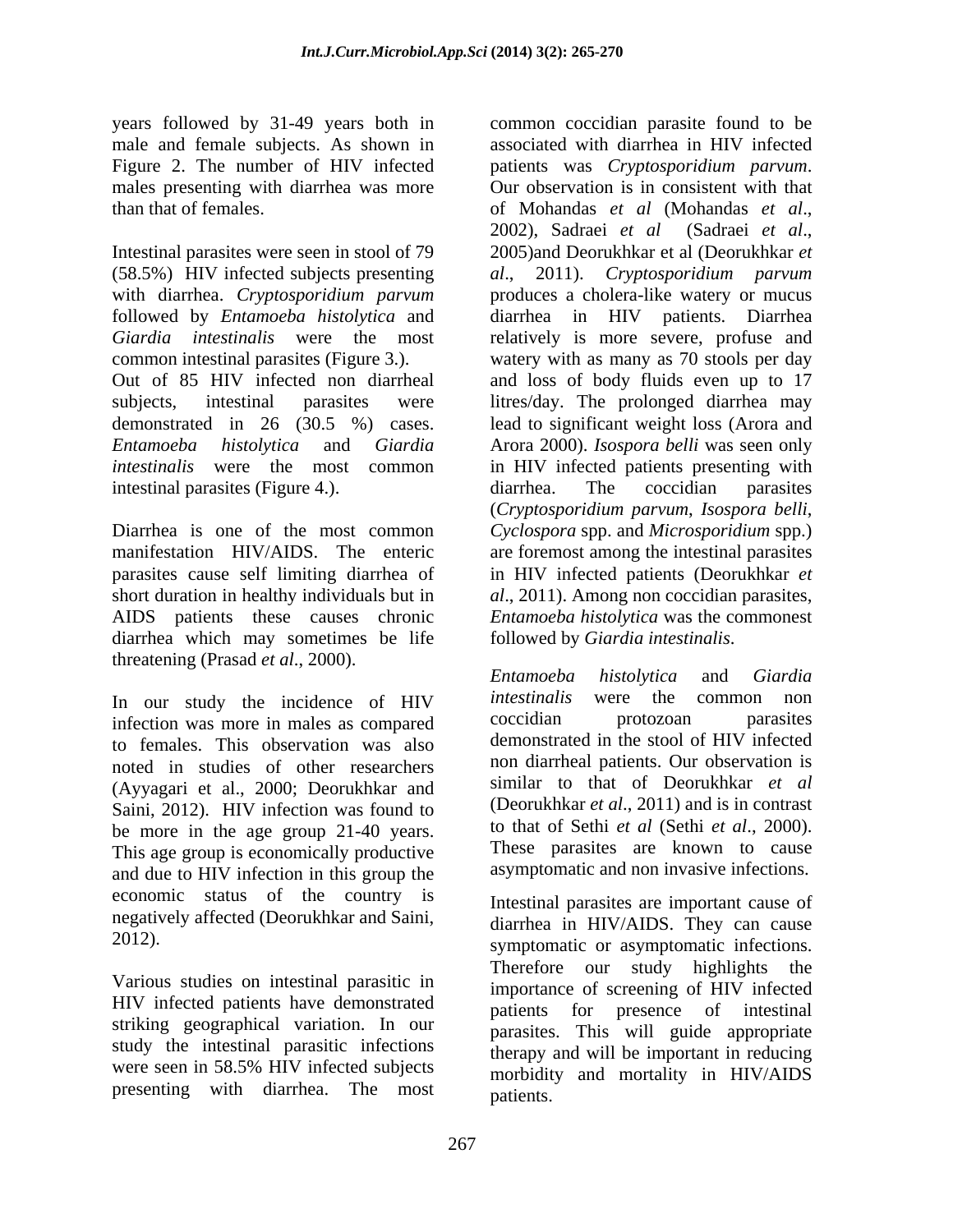

**Figure.1** Age and Sex wise distribution of HIV infection patients

**Figure.2** Sex wise distribution of HIV infected patients with and without diarrhea.





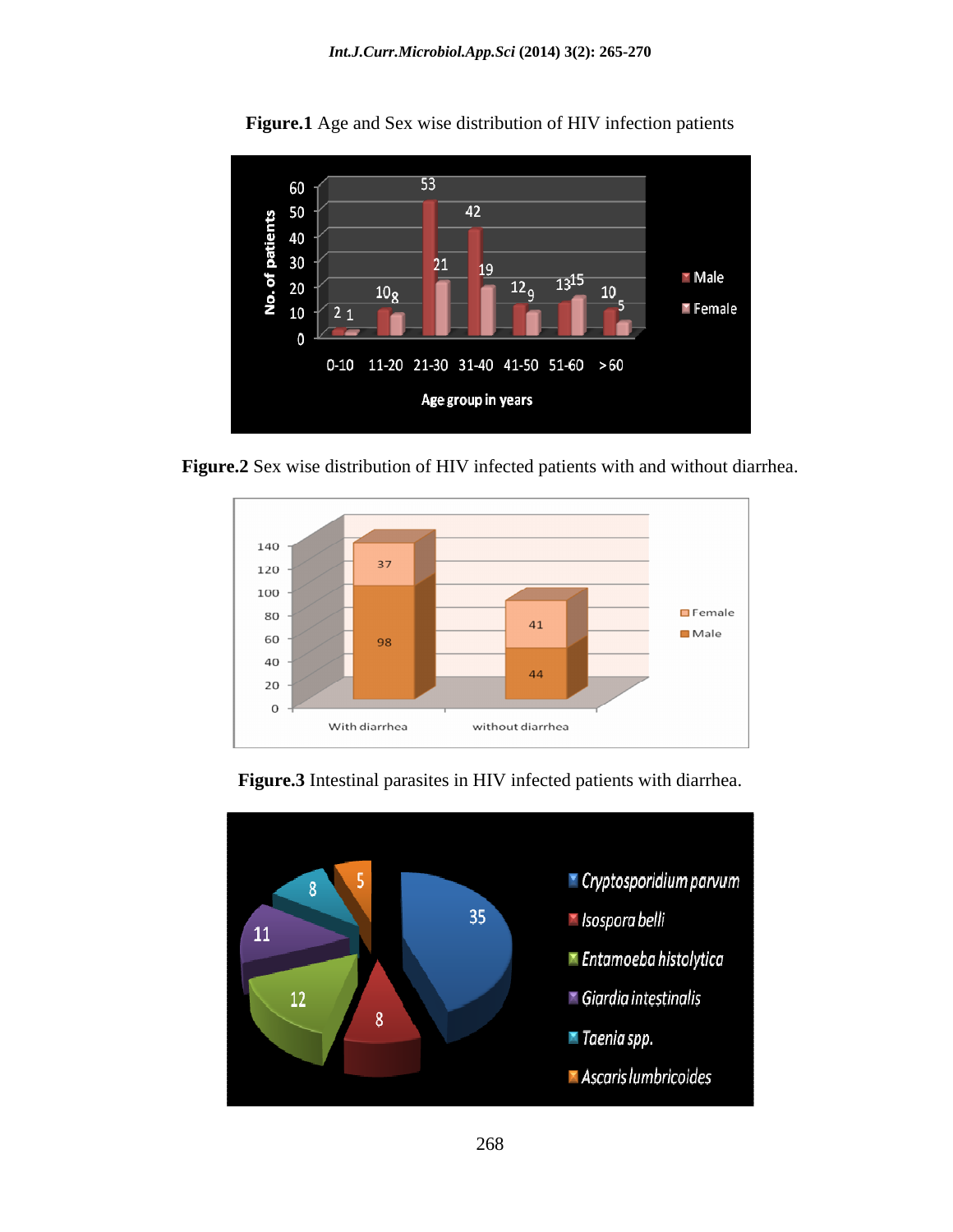

**Figure.4** Intestinal parasites in HIV infected patients with diarrhea.

# **References**

- Arora, D., and Arora, B. 2000. Medical Parasitology.  $2<sup>nd</sup>$  edn. New Delhi: CBS  $26(2):172-175$ .
- Ayyagari, A., Sharma, A., Prasad, K.,
- Deorukhkar, S., Katiyar, R., Saini, S., and Siddiqui, A. 2011. The prevalence of year study). Journal of Clinical and
- Deorukhkar, S., and Saini, S. 2012. 26.<br>Opportunistic infections in Human Ravtek and advance Research. 3(12):908-911.
- Gupta, S., Narang, S., Nunavath, V., and Singh, S. 2008. Chronic diarrhea in HIV patients: prevalence of coccidian

edn. New Delhi: CBS 26(2):172-175. parasites. Indian J Med Microbiol. 26(2):172-175.

- Publishers and Distributors. Kumar, S., Ananthan, S., and Lakshmi, P. Dhole, T., and Kishore, J. 2000. inHIV infected patients with diarrhoea Spectrum of opportunistic infections in Theorem in Chennai. Indian J Med Microbiol. Human Immunodeficiency Virus  $20(2):88-91$ . 2002. Intestinal parasitic infection in Chennai. Indian J Med Microbiol. 20(2):88-91.
- (HIV) infected cases in tertiary care Mohandas, K., Sehgal, R., Sud, A., and hospital. Indian J Med Micobiol. 18(3):106-109. intestinal parasitic pathogens in HIV Malla, N. 2002. Prevalence of seropositive individuals in Northern India. Jpn J Infect Dis. 55:83-84.
- intestinal parasitic infections in HIV Prasad, K., Nag, V., Dhole, T., and infected patients in a rural tertiary care Ayyagari, A. 2000. Identification of hospital of western Maharashtra. (A 5 and the enteric pathogens in HIV positive Diagnostic Research. 5:210-212. India. J Health Popul Nutr. 18(1):23 patients with diarrhea in Northern 26.
- Opportunistic infections in Human Raytekar, N., Saini, S., and Deorukhkar, S. Immunodeficiency Virus (HIV) 2012. Intestinal parasitic prevalence in infected patients from rural tertiary Human Immuno-Deficient Virus care hospital of western Maharashtra. (HIV) infected patients with and International Journal of Biomedical without diarrhea and its association Human Immuno-Deficient Virus with CD4 cells count. International Journal of Biomedical and Advanced  $3(11):853-857.$